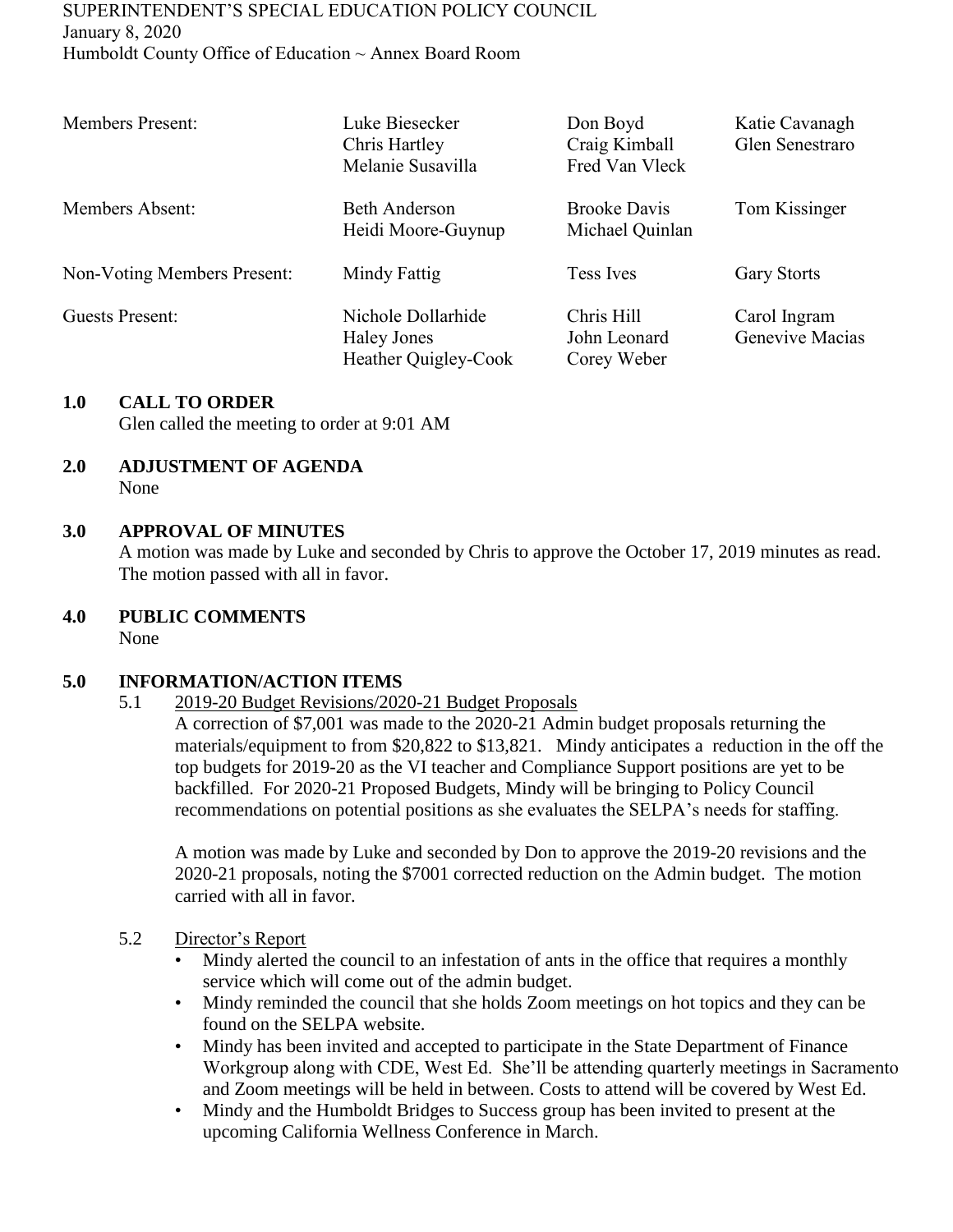- 5.3 Fiscal Ad Hoc Report & Recommendations
	- 5.3.1 Therapeutic Learning Classroom (TLC) District of Location (DOL) Operation Incentive The council reviewed the Fiscal Ad Hoc recommendations:
		- a) For TLCs in their first year of operation, District of Location (AKA District of Service) will receive up to \$50,000 out of 6512 based on the excess cost calculation in the TLC Matrix with a 3 year commitment as per MOU developed between SELPA Director and District of Location Superintendent.
		- b) For currently operating TLCs for Year 2 and Year 3 up to \$25,000 each year based on excess cost calculation in the TLC Matrix.
		- c) Currently operating TLCs in 2019-20 will be considered Year 2 for 2020-21 school year.

Amounts contingent on minimum reserve in 6512 and providing District of Location one year notice if funding will no longer be available

The council would like to have a query sent out addressing the counties potential TLC needs for 2020-21 with special attention to children with externalizing behaviors. Mindy will share the results at the February Superintendent's Forum and Policy Council meeting.

5.3.2 Minimum Reserve of Mental Health Funds #6512

The council reviewed the Fiscal Ad Hoc recommendations to establish a minimum reserve level of \$1,000,000 with prior year notification to the Policy Council if the reserve is encroached upon.

A motion was made by Chris and seconded by Melanie to approve both recommendation and to report to the council if after the query information reveals additional TLC needs in the SELPA. The motion carried with all in favor.

# 5.4 Local Plan Updates Mindy reported that CDE has not sent the final template but the workgroup is still moving forward to meet the June 2020 deadline by a 1<sup>st</sup> reading in March or April and final in May.

- 5.5 Legislative Advocacy Updates Mindy reviewed recent funding changes with IDEA and Special Ed laws that are now in effect.
- 5.6 SEIS Beyond SST Heather Quigley-Cook

Heather provided the council with additional information for the SST/504 program in SEIS. She will send out individual LEA costs to participate as a SELPA with a reply requested from interested LEAs. McKinleyville, Garfield and, Klamath-Trinity have voiced interest.

Heather gave an overview of the Patterns of Strength and Weakness (PSW) group explaining that SELPA has been asked to review and ensure all LEAs have adopted a model and are following it with the Psychs. SEIS documents will be updated if needed, once the review is complete.